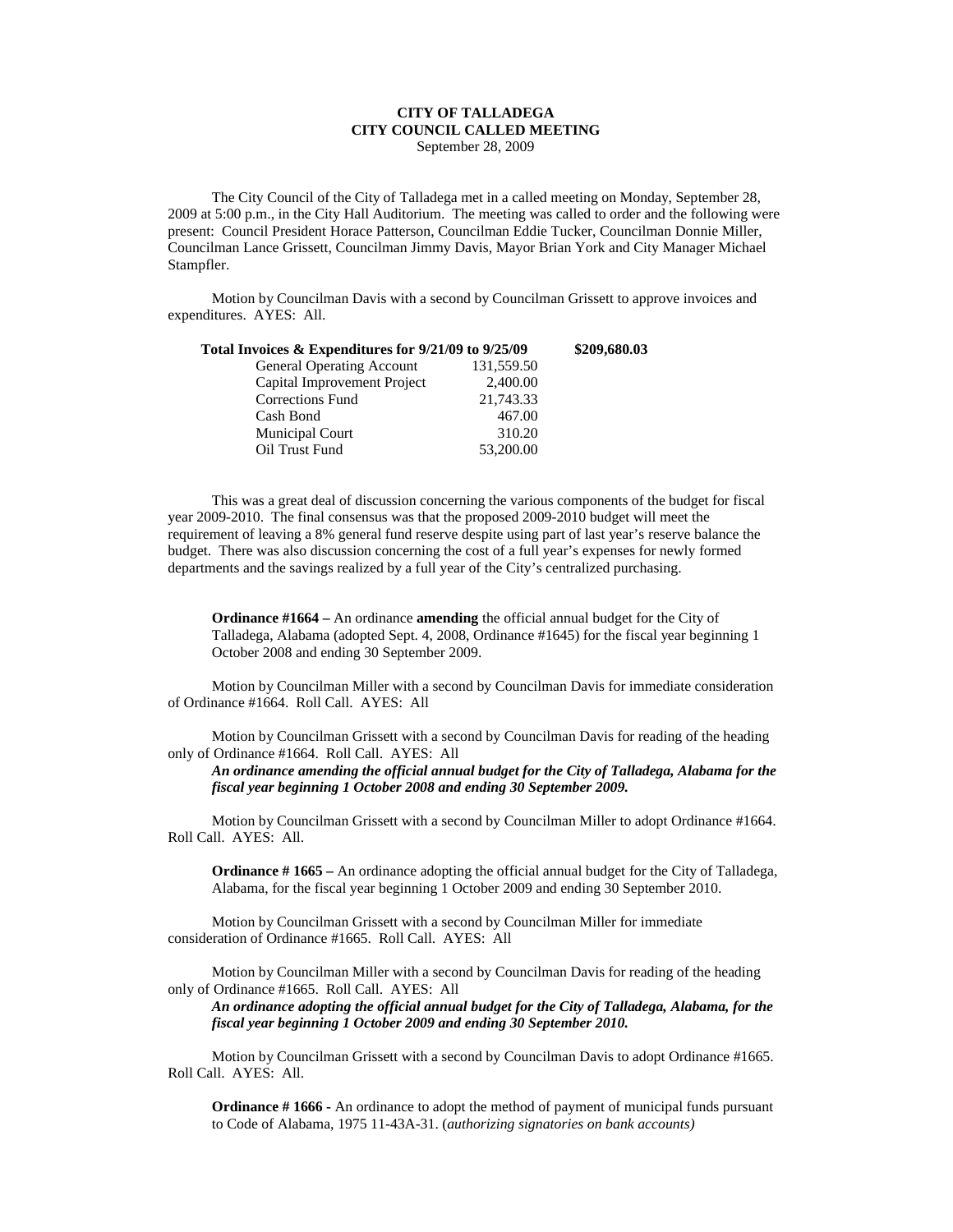Motion by Councilman Grissett with a second by Councilman Davis for immediate consideration of Ordinance #1666. Roll Call. AYES: All

Motion by Councilman Davis with a second by Councilman Grissett for reading of the heading only of Ordinance #1666. Roll Call. AYES: All

*An ordinance to adopt the method of payment of municipal funds pursuant to Code of Alabama, 1975 11-43A-31*

Motion by Councilman Tucker with a second by Councilman Miller to adopt Ordinance #1666. Roll Call. AYES: All.

**Resolution #1941** to adopt method of payment of municipal funds pursuant to Code of Alabama, 1975 11-43A-31. (*bank accounts allowed to accept City funds)*

Motion by Councilman Davis with a second by Councilman Grissett to adopt Resolution #1941. Roll Call. AYES: All.

**Resolution #1942** to enter into an agreement with Talladega First Inc. (Antique Talladega) to promote the City through tourism, encourage preservation and restoration of the downtown area and recruit new businesses to the downtown area in the amount of \$50,000.

**Resolution #1943** to enter into an agreement with The Boys and Girls Clubs to provide services to the Talladega community in the amount of \$5,000.

**Resolution #1944** to enter into an agreement with The Greater Talladega Area Chamber of Commerce to promote the City of Talladega through functions and activities in the amount of \$35,000.

**Resolution #1945** to enter into an agreement with The Emergency Management Agency to provide services to the Talladega community in the amount of \$2,000.

**Resolution #1946** to enter into an agreement with Community Action Agency of Talladega, Clay and Randolph Counties to provide transportation services for the elderly and disabled in the amount of \$5,500.

**Resolution #1947** to enter into an agreement with Community Life Institute to provide assistance and services to low income elderly individuals in the Talladega area in the amount of \$4,000.

**Resolution #1948** to enter into an agreement with Talladega Heritage Commission in the amount of \$58,000.

**Resolution #1949** to enter into an agreement with Talladega County Economic Development Authority, Inc. in the amount of \$50,000.

**Resolution #1950** to enter into an agreement with Isaiah House Food Ministry to provide food items to the elderly and needy families in the Talladega area in the amount of \$7,000.

**Resolution #1951** to enter into an agreement with the Talladega Rescue Squad to provide services to the Talladega community in the amount of \$3,500.

**Resolution #1952** to enter into an agreement with East Alabama Regional Planning and Development Commission to assist the RSVP Program in the amount of \$4,000.

**Resolution #1953** to enter into an agreement with East Alabama Regional Planning and Development Commission to assist the Senior Prescription Drug Program in the amount of  $$25,000.$ 

Motion by Councilman Grissett with a second from Councilman Tucker to adopt Resolutions #1942 through #1953. Roll Call. AYES: All.

**Resolution #1954** - A resolution by the City Council of the City of Talladega, Alabama to increase the City's water and sewer rate schedule by eight percent (8%).

Motion by Councilman Davis with a second from Councilman Miller to approve Resolution #1954. Roll Call. AYES: Councilman Davis, Council President Patterson, Councilman Grissett, Councilman Miller. NAY: Councilman Tucker.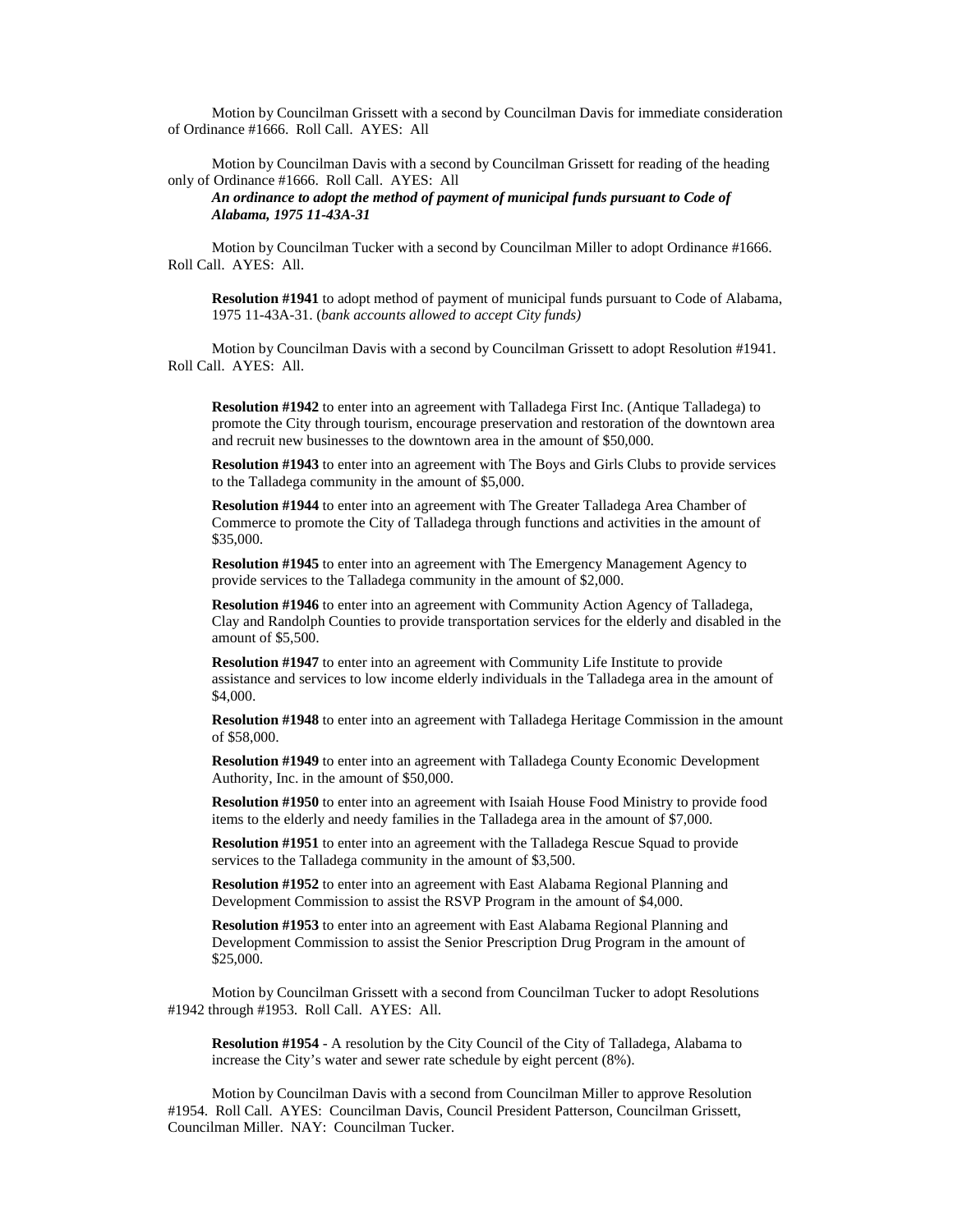**Resolution #1955** – entering into an agreement with AIDB Interpreter Service for fiscal year 2009-2010 at a rate of \$45.00 per hour.

Motion by Councilman Davis with a second from Councilman Grissett to approve Resolution #1955. Roll Call. AYES: All.

**Resolution #1956** – entering into an agreement with McCartney Construction and Jim's Asphalt for 411 A Slag Cold Mix.

**Resolution #1957** – entering into an agreement with Ferrellgas for propane at accost of \$1.29 per gallon.

**Resolution #1958** – entering into an agreement with Service Chemicals, Industrial Chemicals, KC Industries, Bennetag, Harcros for chemicals per bid specifications.

**Resolution #1959** – entering into an agreement with Industrial Chemical, Harcros Chemical and In-the-Swim for pool chemicals per bid specifications.

**Resolution #1960** – entering into an agreement with Waites Concrete and Ready Mix USA for concrete and gravel per bid specifications.

**Resolution #1961** – entering into an agreement with Allen Oil Company for petroleum and oil products per bid specifications.

**Resolution #1962** – entering into an agreement with A1 Tree Service and Asplundh for tree service per bid specifications.

**Resolution #1963** – entering into an agreement with McCartney Construction (Eastaboga Plant) for stone and sand and Waites Concrete (Speedway Quarry) for hauling of stone and sand per bid specifications.

**Resolution #1964** – entering into an agreement with Ferguson, G&C, HD Supply, Vellano, Empire, Mainline, Calhoun, Consolidated and Summit for construction materials per bid specifications.

**Resolution #1965** – entering into an agreement with Harvey Culvert Company for plastic pipe per bid specifications.

**Resolution #1966** – entering into an agreement with Vulcan Signs, Traffic Signs, Inc., and Custom Products for traffic signs and posts per bid specifications.

**Resolution #1967** – entering into an agreement with Brannons, Service Printing, Alabama Paper and Talladega Machine for office supplies per bid specifications.

**Resolution #1968** – entering into an agreement with Vision enterprises and Talladega Machinery for cleaning supplies per bid specifications.

**Resolution #1969** – entering into an agreement with Armstrong Lawn Care for removal of nuisance overgrown lots per bid specifications.

**Resolution #1970** – entering into an agreement with Nafeco, Inc. for large diameter hoses and equipment per bid specifications.

**Resolution #1971** – entering into an agreement with Waites Tire and Mark's Alignment for vehicle maintenance per bid specifications.

**Resolution #1972** – to extend a contract with Alexander Construction for asphalt repair, and patching per bid specifications.

Motion by Councilman Grissett with a second by Councilman Davis to approve Resolutions #1956 to #1972. Roll Call. AYES: All.

Motion by Councilman Grissett with a second by Councilman Davis to approve invoices and expenditures for the Water Department. AYES: Council President Patterson, Councilman Davis and Councilman Miller. NAY: Councilman Tucker

| <b>Expenditures for 9/18/09 to 9/25/09</b> |           | \$67,012.33 |
|--------------------------------------------|-----------|-------------|
| General Fund                               | 66.920.99 |             |
| Coleman Circle Project                     | 91.34     |             |